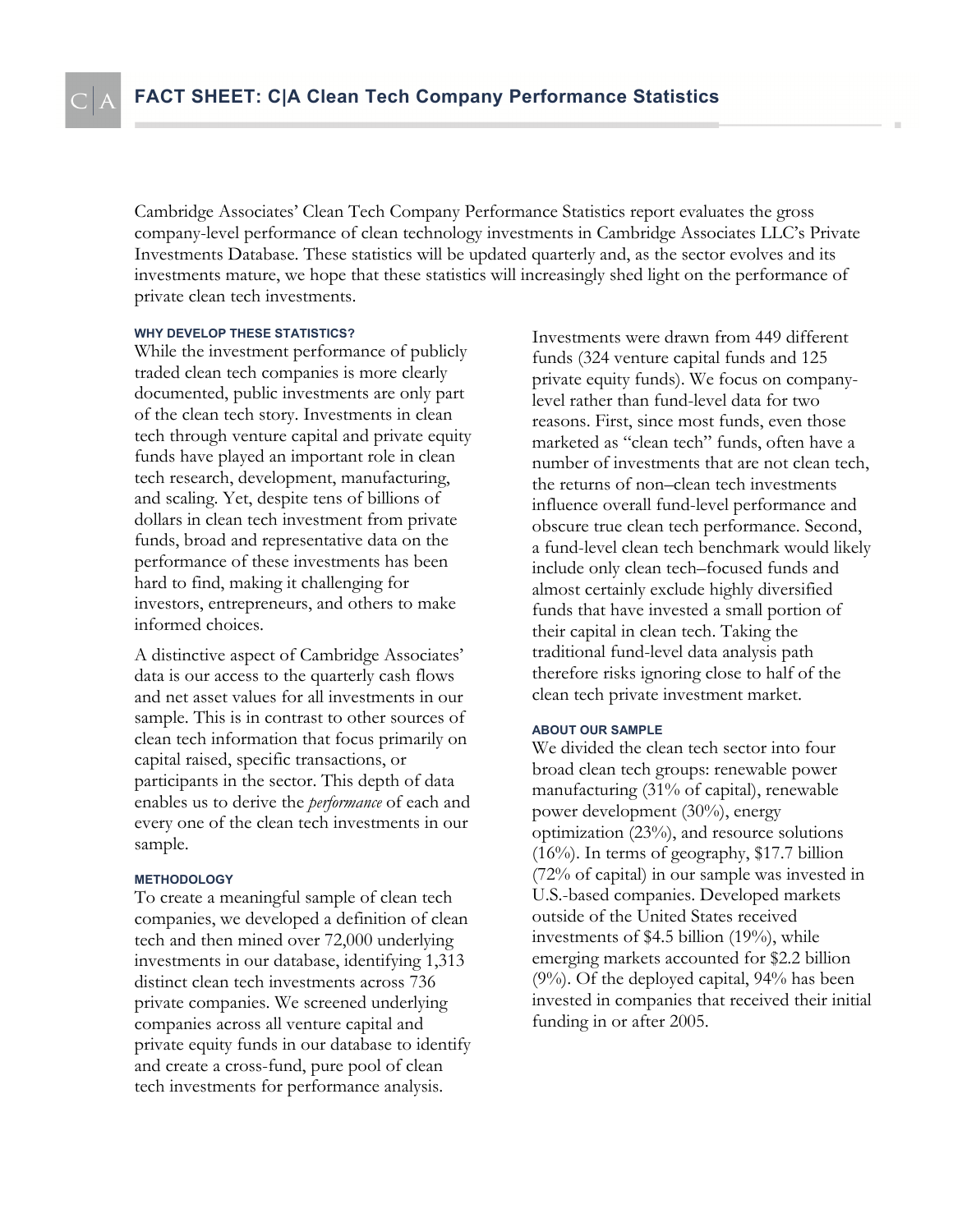Company-level statistics from our analysis include \$24.5 billion invested in private clean tech companies, \$10.6 billion in realized proceeds, and \$18.5 billion in remaining net asset value through September 30, 2013. The gross total value/paid-in capital multiple is 1.2; the gross distributed/paid-in capital multiple, 0.4; and the gross internal rate of return (IRR), 6.5%. Of the 1,313 investments, 396 are fully realized (30% of total investments).

#### **LIMITATIONS**

*Coverage*. We estimate that our sample represents between 20% and 40% of total clean tech private investment. Our focused definition of clean tech and the fact that our database contains mainly "institutional quality" funds have likely contributed to our sample representing only a portion of the full universe. Our universe also has a bias toward U.S.-based companies, with relatively less coverage in developed countries outside the United States.

*Company-Level Returns*. These clean tech statistics measure gross *company-level* performance, making them different from the widely used private investment benchmarks and vintage year performance measures of *fund-level* and net-to-limited partner (LP) returns. Company-level and fund-level returns should not be viewed on an apples-to-apples basis, as fund-level LP returns are net of management and incentive fees and will therefore typically be lower than gross company-level returns. To provide some indication for the spread between gross company-level and net fund-level returns, we analyzed the difference in these returns for 229 U.S. venture capital funds in our database with return profiles similar to the clean tech investment sample. For these funds, the median spread between gross company-level and net fund-level returns has been about 440 basis points. This margin should be kept in

mind when evaluating gross company-level clean tech performance.

*Large Investments.* Data included in the analysis incorporate investments across venture capital and private equity funds. While private equity investments increase the sample of companies included in the analysis, they also tend to be larger in size and can therefore have a disproportionate influence on performance results.

*Investment Focus*. For some companies, clean tech may be only part of their strategy. We attempted to include only companies whose primary focus is clean tech.

*Evolution*. The clean tech private investment sector remains young, and investors must therefore be cautious about drawing forwardlooking conclusions from the data at this time. As the sector evolves and private investment managers engaging in the sector adapt their strategies, we will continue to measure company-level performance of clean tech investments across all funds on a quarterly basis.

#### **KEY FINDINGS**

On a total investment basis as of September 30, 2013, all four clean tech groups achieved a positive gross IRR. Renewable power development had the strongest performance in gross IRR terms, returning 10.3%.

Early stage investments have produced a gross IRR of 1.6% and total value/paid-in capital multiple of 1.1. Later stage investments have generated a gross IRR of 11.3% and total value/paid-in capital multiple of 1.3.

Geographically, U.S.-based companies have produced a gross company-level IRR of 4.7% and total value/paid-in capital multiple of 1.2, while companies based outside the United States have generated a gross IRR of 19.2% and multiple of 1.3.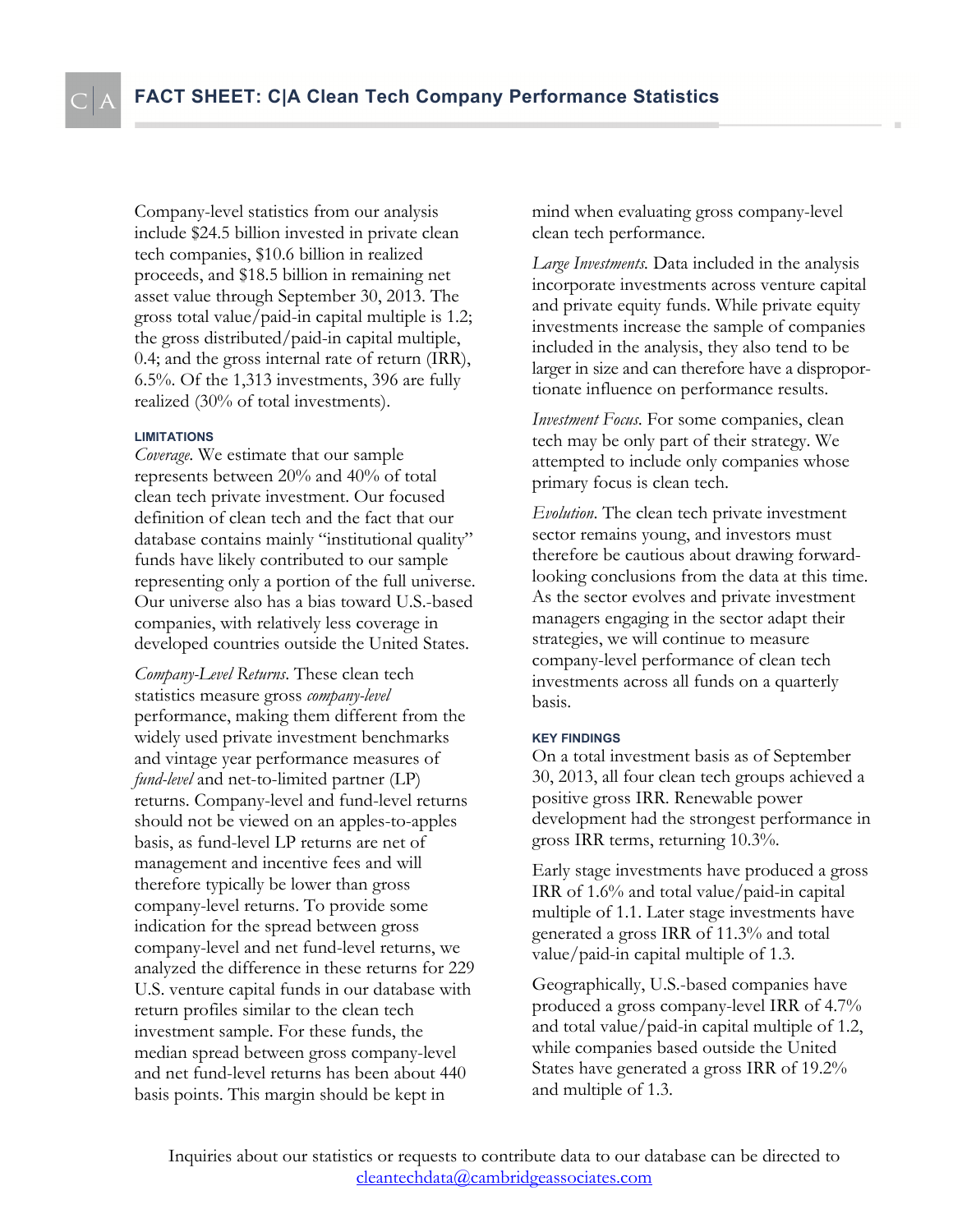





Clean Tech Company Performance Statistics

Cambridge Associates LLC

September 30, 2013













CAMBRIDGE ASSOCIATES LLC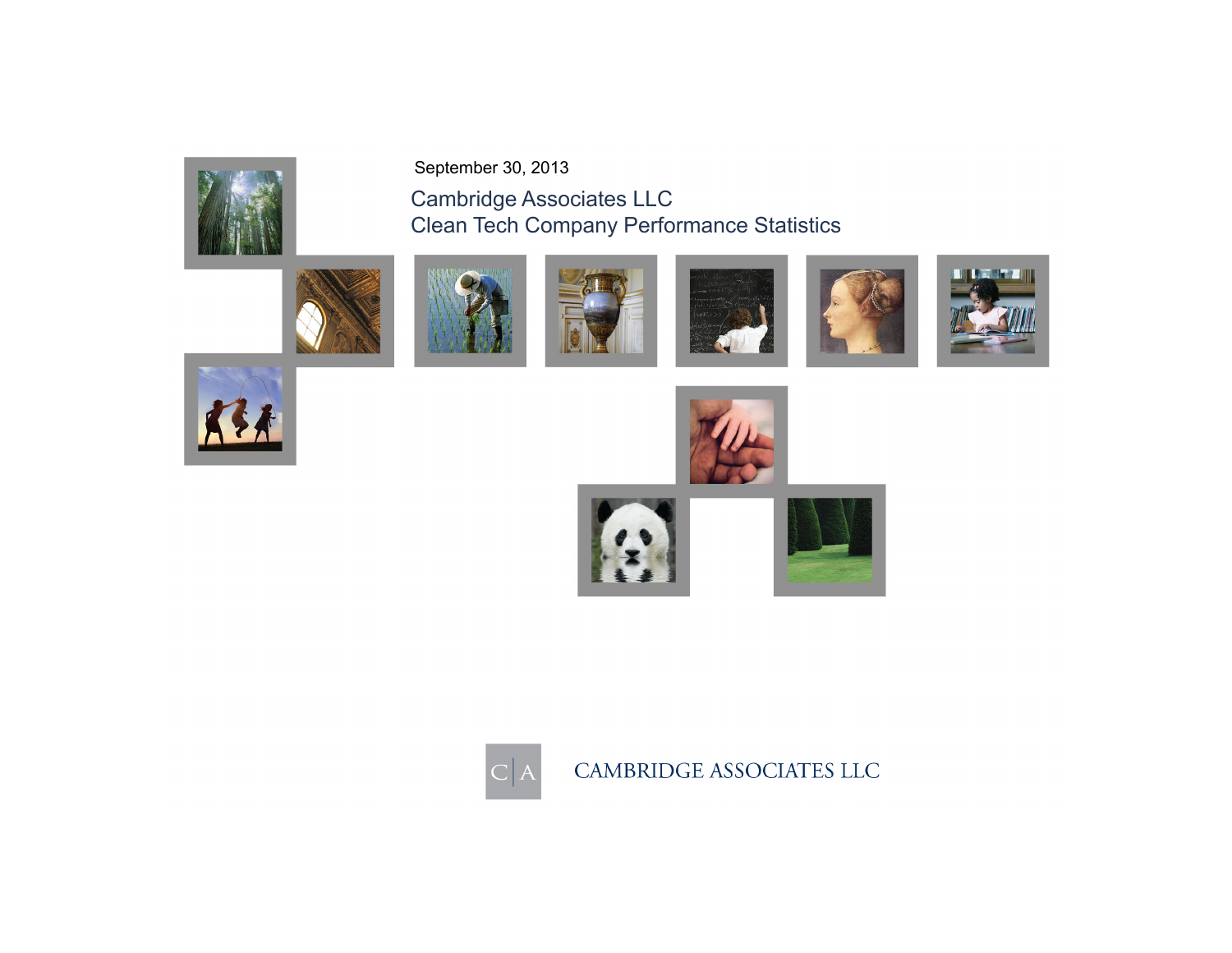

 $C|A$ 

| 3<br><b>Description of Performance Measurement Methodology</b><br>Summary of the Data<br>4<br>5<br><b>Clean Tech Company Performance Statistics</b><br>Summary Analysis<br>6<br>Analysis by Geography<br>7<br>8<br>Analysis by Stage<br>9<br>Analysis by Subsector Group<br>Exhibits<br>10 | <b>Clean Tech Sector and Subsector Definitions</b> | 2 |
|--------------------------------------------------------------------------------------------------------------------------------------------------------------------------------------------------------------------------------------------------------------------------------------------|----------------------------------------------------|---|
|                                                                                                                                                                                                                                                                                            |                                                    |   |
|                                                                                                                                                                                                                                                                                            |                                                    |   |
|                                                                                                                                                                                                                                                                                            |                                                    |   |
|                                                                                                                                                                                                                                                                                            |                                                    |   |
|                                                                                                                                                                                                                                                                                            |                                                    |   |
|                                                                                                                                                                                                                                                                                            |                                                    |   |
|                                                                                                                                                                                                                                                                                            |                                                    |   |
|                                                                                                                                                                                                                                                                                            |                                                    |   |

| 1

 $\mathbb{R}^2$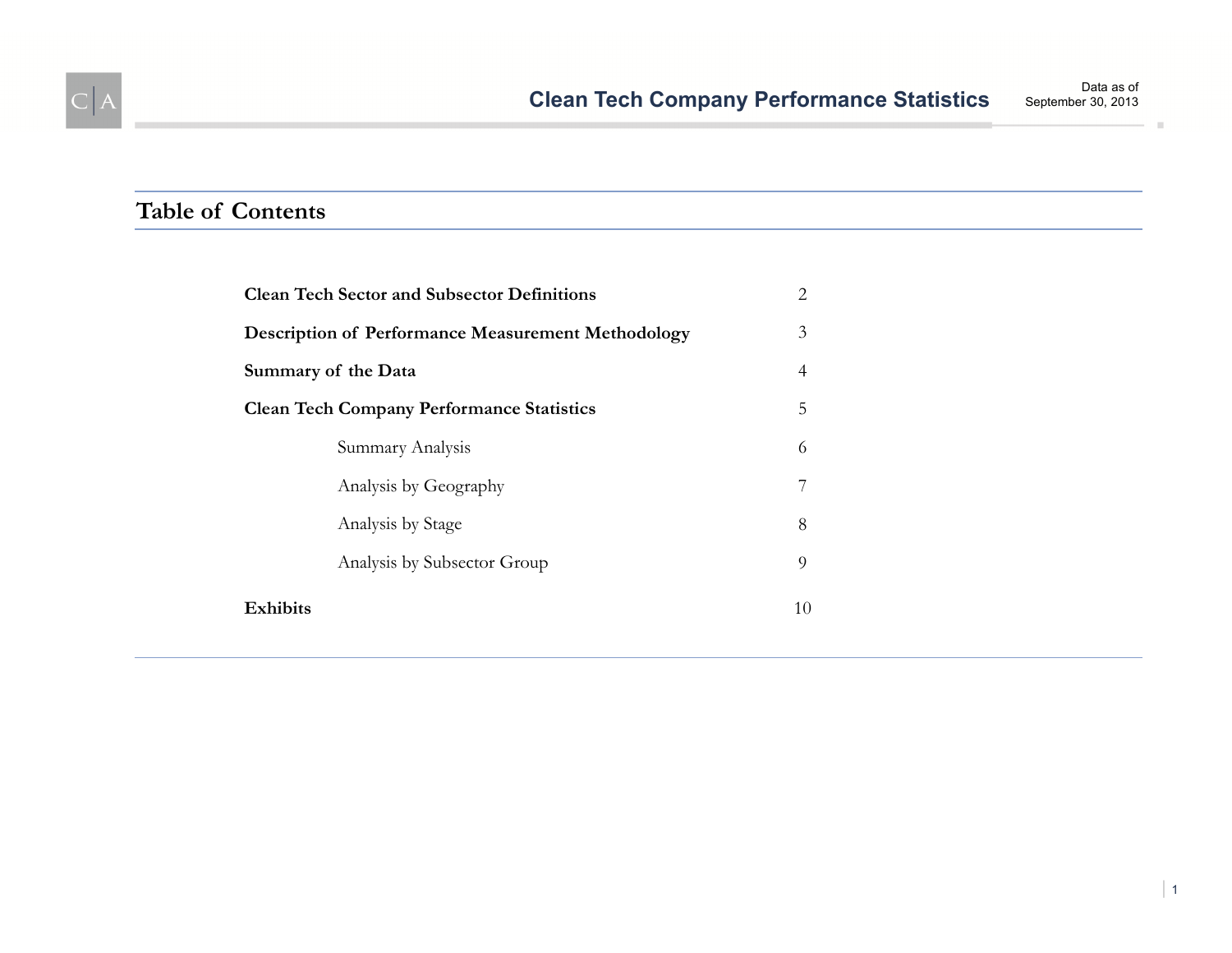## Clean Tech Sector and Subsector Definitions

"Clean Tech" is an umbrella term for a wide range of technologies and services. Cambridge Associates includes companies and projects in the clean tech sector if they (1) develop non-fossil fuel energy sources, (2) promote industrial efficiency by conserving resources and replacing existing processes with less-polluting alternatives, (3) recycle waste effectively and efficiently, or (4) provide a product or service that creates an environmental improvement.

| <b>GROUP</b>                            | <b>SUBSECTOR</b>                                                   | <b>DEFINITION</b>                                                                                                                                                                                                                                            |
|-----------------------------------------|--------------------------------------------------------------------|--------------------------------------------------------------------------------------------------------------------------------------------------------------------------------------------------------------------------------------------------------------|
| <b>Renewable Power</b><br>Manufacturing | Solar Power Manufacturing                                          | Technologies and processes that directly convert solar radiation into electricity or hot water                                                                                                                                                               |
|                                         | Wind Power Manufacturing                                           | Technologies and processes that convert kinetic energy from the wind into electricity                                                                                                                                                                        |
|                                         | Other Power Generation Manufacturing                               | Technologies and processes that generate electricity from other renewable inputs, fuel cells, or waste capture                                                                                                                                               |
|                                         | <b>Biofuels &amp; Biomaterials</b>                                 | Technologies and processes that produce fuels and materials from non-fossil fuel, biomass-based<br>sources                                                                                                                                                   |
| <b>Renewable Power</b><br>Development   | <b>Renewable Power Development</b>                                 | Processes that allow for the financing, installation, management, operation, or ownership of renewable<br>power generation projects                                                                                                                          |
| Energy<br>Optimization                  | <b>Energy Efficiency and Management</b>                            | Technologies and processes that allow for more control over energy use and reduce energy<br>consumption                                                                                                                                                      |
|                                         | Lighting                                                           | Technologies and processes that reduce energy use through more efficient lights and lighting systems                                                                                                                                                         |
|                                         | <b>Smart Grid</b>                                                  | Technologies and processes that work to optimize electricity transmission and distribution from the point<br>of origin to the end consumer                                                                                                                   |
|                                         | Sustainable Mobility                                               | Technologies that contribute to the increased efficiency and electrification of transport                                                                                                                                                                    |
|                                         | <b>Energy Storage</b>                                              | Technologies and processes that increase the efficiency of or reduce the cost, weight, or environmental<br>problems associated with devices that store energy for use at a later time                                                                        |
| Resource<br><b>Solutions</b>            | <b>Waste and Recycling</b>                                         | Technologies and processes that repurpose old materials into new products and reduce or eliminate the<br>quantity and impact of undesired material                                                                                                           |
|                                         | <b>Water and Wastewater</b>                                        | Technologies and processes that lead to the more efficient purification, recycling, and management of<br>water and wastewater                                                                                                                                |
|                                         | <b>Advanced Materials</b>                                          | Technologies and processes that use biochemicals and substances to improve resource efficiency or<br>serve as substitutes for more polluting materials                                                                                                       |
|                                         | <b>Environmental Services and</b><br><b>Agricultural Solutions</b> | Technologies and processes that protect and allow for the restoration of natural ecosystems or<br>contribute to more sustainable agricultural practices and techniques. Also includes companies focused<br>on educating consumers about environmental topics |
|                                         | <b>Emissions Markets and Controls</b>                              | Technologies and processes that reduce, measure, or control the release of greenhouse gases into the<br>atmosphere                                                                                                                                           |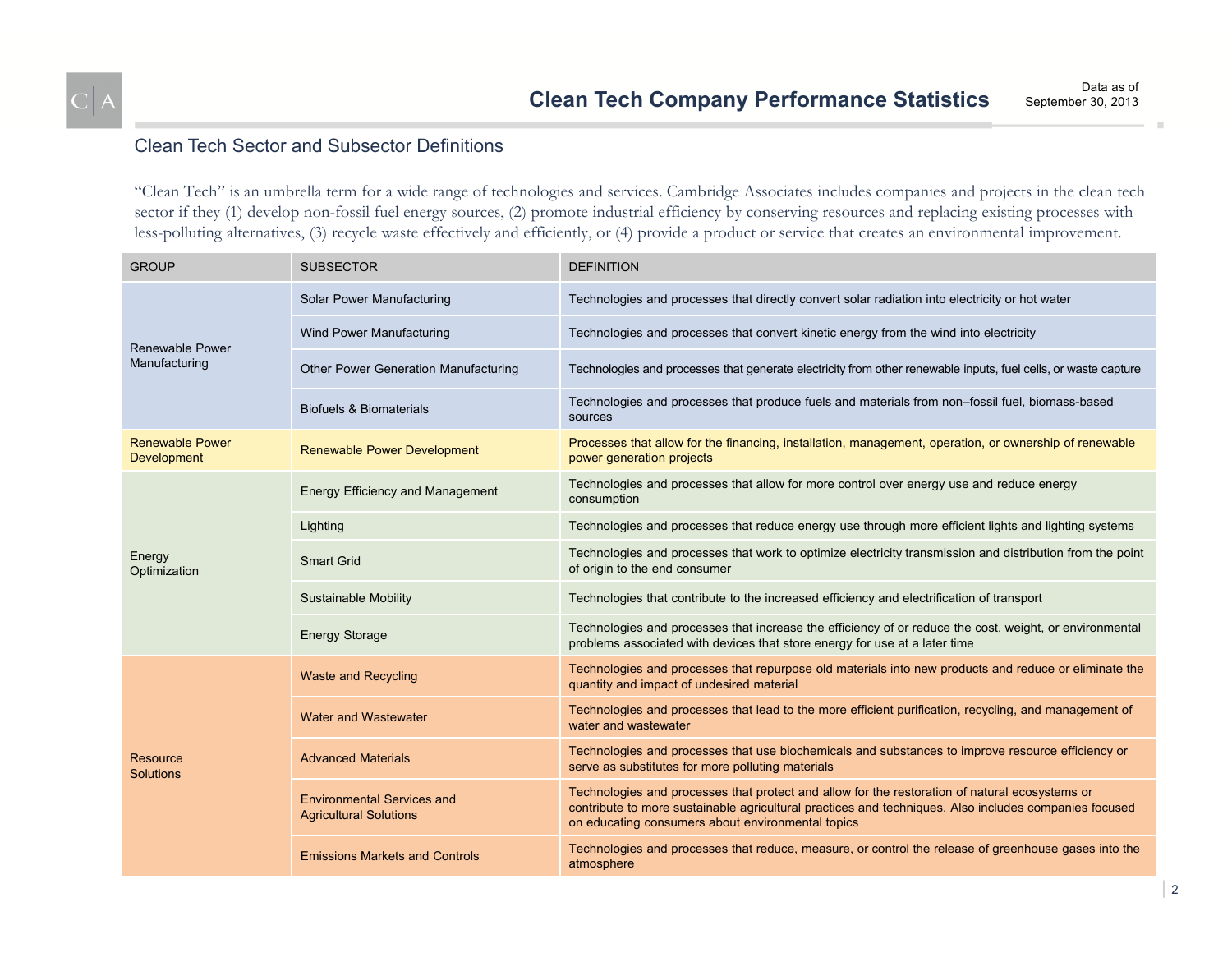## Description of Performance Measurement Methodology

To monitor the gross company-level returns of clean tech investments made by venture capital and private equity partnerships, Cambridge Associates LLC (CA) screened over 72,000 investments held by the over 5,800 funds in its Private Investments Performance Database to identify clean tech investments. The resulting clean tech sample analyzed in this report includes 1,313 investments in 736 companies across 449 funds as of September 30, 2013. Users of the analysis may find the following descriptions of the data sources and calculation techniques helpful to their interpretation of information presented in the report:

- 1. All returns included in the clean tech performance statistics are **gross company-level returns and are not net of any fund management or incentive fees that may be incurred by limited partners.** To approximate the difference between net-to-limited partner fund-level IRRs and clean tech gross company-level IRRs, Cambridge Associates compared the gross and net returns of 229 U.S. venture capital funds with a gross company-level return range of 0 to 10% and found the median return spread for these funds to be approximately 4.4% (440 basis points).
- 2. Partnership financial statements are the primary source of information concerning cash flows and ending residual/net asset values for portfolio company investments.
- 3. Recognizing the alternative asset community's sensitivity to the distribution of information pertaining to individual fund investments, as a matter of policy CA only releases aggregated figures in its company performance statistics report.
- 4. Certain exhibits are grouped by years of initial investment. Year of initial investment is defined as the first year in which a company received an investment cash flow as noted in a fund's financial statement. Companies receiving initial investment in 2013 were not included in this analysis, as performance is considered too young to be meaningful.
- 5. CA uses the internal rate of return (IRR) performance calculation in its statistics reports. The IRR is a since inception calculation that solves for the discount rate that makes the net present value of an investment equal to zero. The calculation is based on cash-on-cash returns over equal periods modified for the residual value of the partnership's equity or portfolio company's net asset value (NAV). The residual value attributed to each respective group being measured is incorporated as its ending value. Transactions are accounted for on a quarterly basis, and annualized values are used for reporting purposes. Please note that all transactions are recorded on the 45th day or midpoint of the quarter.
- 6. Additional Definitions:
	- a. **Distributed/Paid-In Capital Multiple** divides the total distributed gross proceeds for portfolio company investments by the total invested capital in those investments.
	- b. **Total Value/Paid-In Capital Multiple** sums the total distributed gross proceeds and total ending residual/net asset value for portfolio company investments and then divides this sum by the total invested capital in those investments.
	- c.**Pooled Gross IRR** aggregates all cash flows and ending NAVs in a sample to calculate a dollar-weighted return.
- 7. These performance statistics attempt to include only those investments generally categorized by the venture and private equity community as clean tech and do not imply that all technologies or services in the sample are equally "clean" or "high-tech." For those seeking a better understanding of the environmental cost-benefit analysis of the technologies included in this report, the National Renewable Energy Laboratory (NREL) has done research in this area (http://www.nrel.gov/).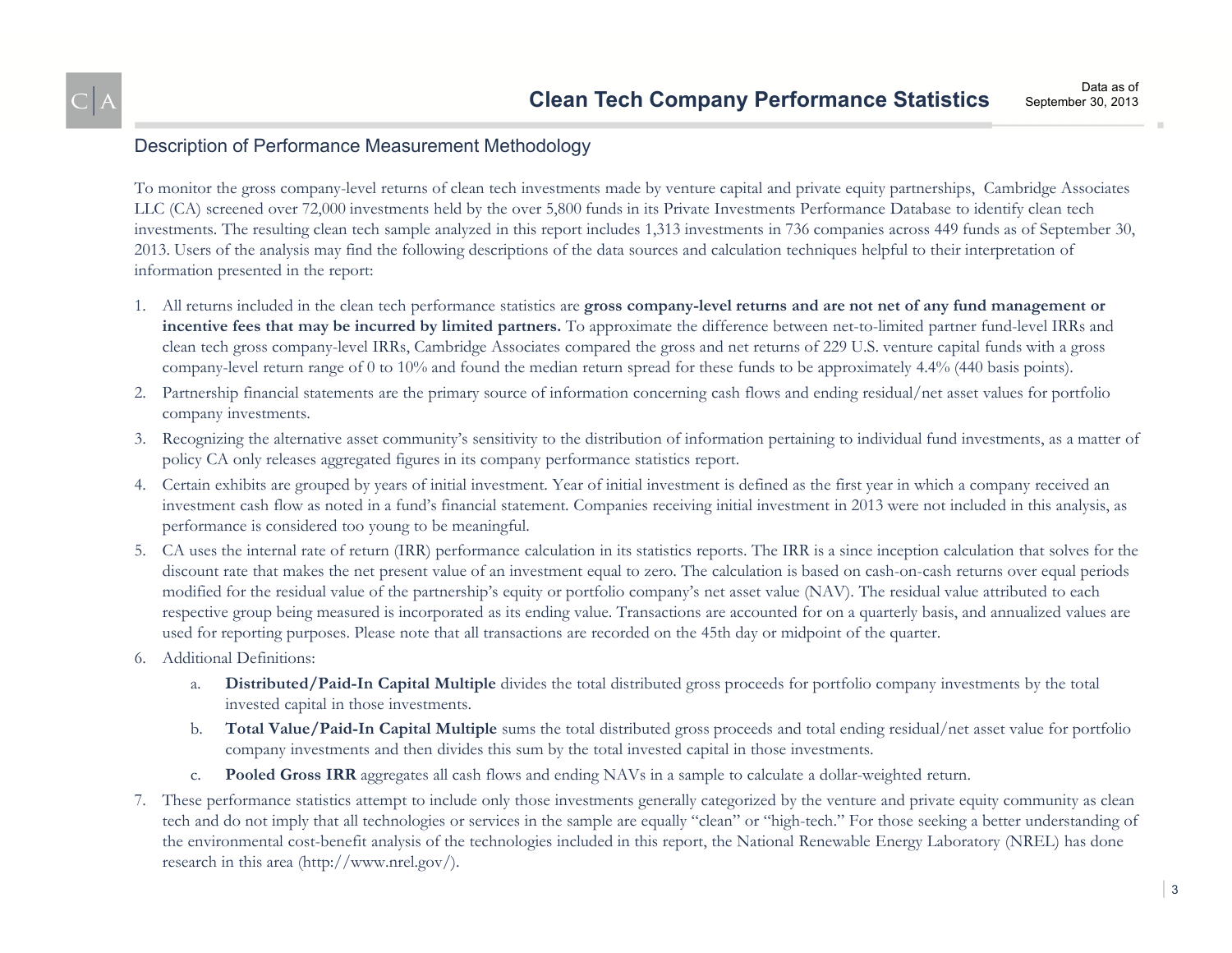## Summary of the Data

- 1. Peak investment in new clean tech companies occurred in 2008; since then there has been a significant decline in the amount of firsttime capital invested in new clean tech companies.
- 2. Cambridge Associates' company performance statistics include \$24.5 billion invested in private clean tech companies, \$10.6 billion in realized proceeds, and \$18.5 billion in remaining net asset value through September 30, 2013. These numbers create a gross total value/paid-in capital multiple of 1.2x, a gross distributed/paid-in capital multiple of 0.4x, and a gross internal rate of return (IRR) of  $6.5\%$ .
- 3. Investments were drawn from 449 different funds (324 venture capital funds and 125 private equity funds).
- 4. Across the four major clean tech investment groups, 30.8% of capital has been deployed in renewable power manufacturing investments, 30.4% in renewable power development investments, 22.6% in energy optimization investments, and 16.2% in resource solutions investments. On a total investment basis as of September 30, 2013, all four clean tech groups have achieved a positive gross IRR. Renewable power development had the strongest returns in gross IRR terms, returning 10.3%.
- 5. Geographically, \$17.7 billion (72.5% of capital) in the Cambridge Associates sample was invested in U.S.-based companies. Developed markets outside of the United States received \$4.5 billion of investment (18.5% of total clean tech investment), while emerging markets accounted for \$2.2 billion of investment (9.0% of total clean tech investment). United States-based companies have generated a gross company-level IRR of 4.7%, while companies based outside the United States have generated a gross IRR of 19.2%. A limited sample of emerging markets investments (125) have performed better than United States and global developed ex U.S. investments.
- 6. The clean tech private investment sector remains young, and investors must therefore be cautious about drawing forward-looking conclusions from the data at this time. As the sector evolves and matures, Cambridge Associates will continue to measure companylevel performance of clean tech investments across all funds on a quarterly basis.

Questions should be directed to cleantechdata@cambridgeassociates.com.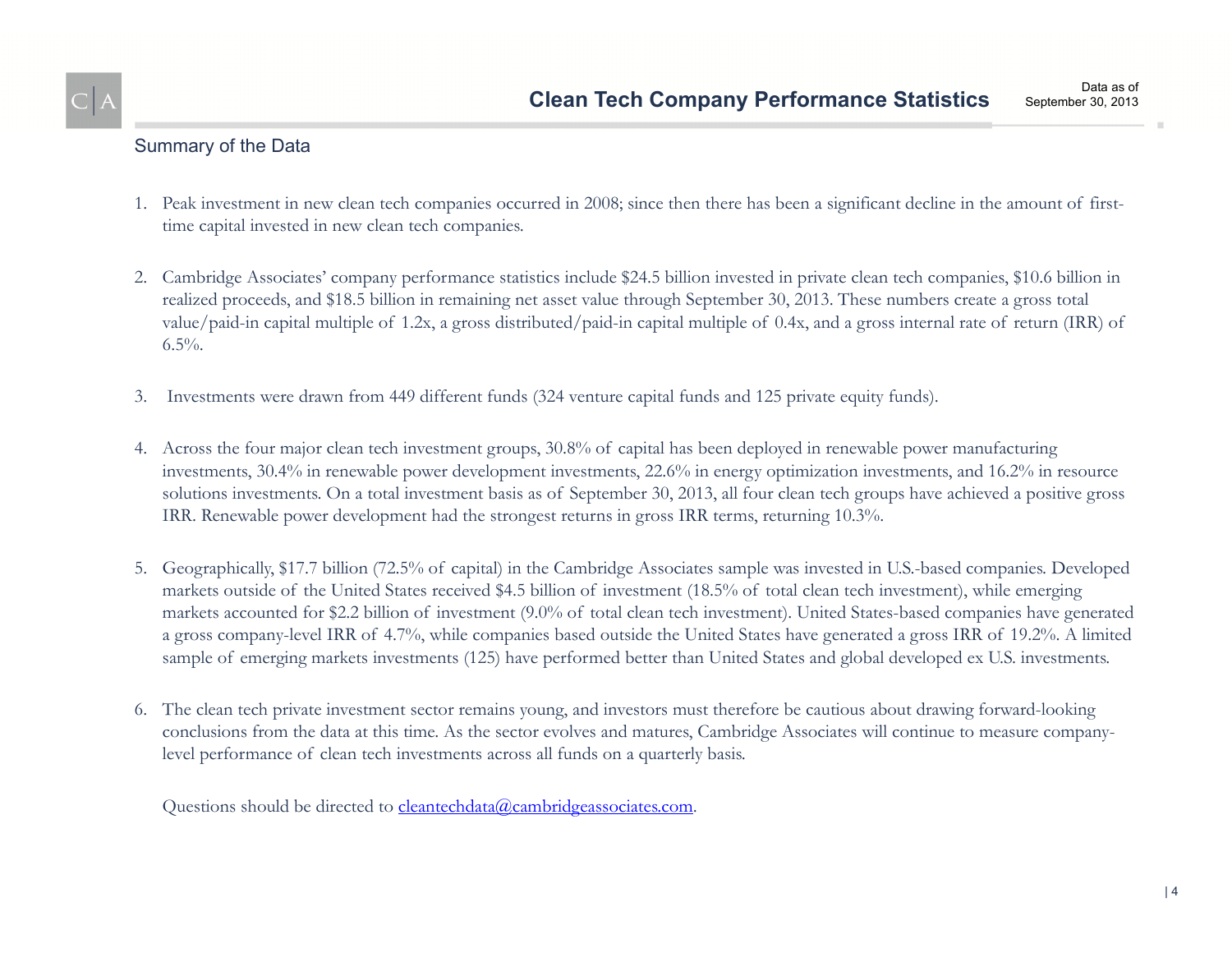Clean Tech Company Performance Statistics

 $|C|A$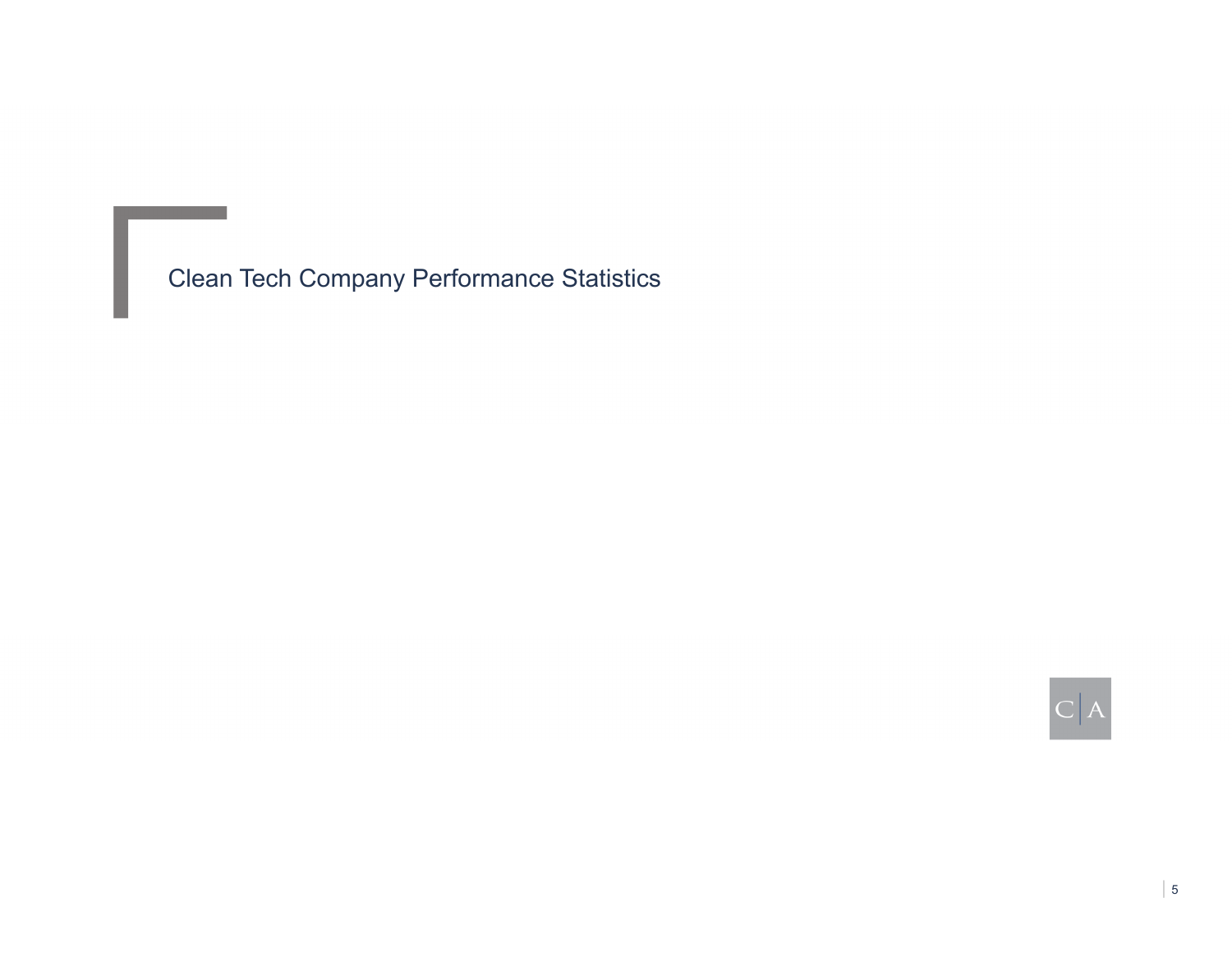## Summary Analysis

| <b>Performance Statistics</b>                 | <b>Number of</b><br><b>Investments</b> | Paid-In<br>Capital (\$B) | <b>Paid-In Capital</b><br><b>Multiple</b> | <b>Gross Distributed/ Gross Total Value/</b><br><b>Paid-In Capital</b><br><b>Multiple</b> | <b>Gross Pooled</b><br><b>IRR (%)</b> |  |
|-----------------------------------------------|----------------------------------------|--------------------------|-------------------------------------------|-------------------------------------------------------------------------------------------|---------------------------------------|--|
| <b>Cambridge Associates Global Clean Tech</b> | 1,313                                  | 24.5                     | 0.4                                       | 1.2                                                                                       | 6.5                                   |  |
|                                               |                                        |                          |                                           |                                                                                           |                                       |  |
| <b>By Geography</b>                           |                                        |                          |                                           |                                                                                           |                                       |  |
| U.S. Clean Tech                               | 1,008                                  | 17.7                     | 0.4                                       | 1.2                                                                                       | 4.7                                   |  |
| Ex U.S. Clean Tech                            | 305                                    | 6.7                      | 0.6                                       | 1.3                                                                                       | 19.2                                  |  |
|                                               |                                        |                          |                                           |                                                                                           |                                       |  |
| <b>By Stage</b>                               |                                        |                          |                                           |                                                                                           |                                       |  |
| Early Stage Clean Tech <sup>1</sup>           | 818                                    | 8.9                      | 0.2                                       | 1.1                                                                                       | 1.6                                   |  |
| Late Stage Clean Tech <sup>2</sup>            | 495                                    | 15.6                     | 0.6                                       | 1.3                                                                                       | 11.3                                  |  |
|                                               |                                        |                          |                                           |                                                                                           |                                       |  |
| <b>By Subsector Group</b>                     |                                        |                          |                                           |                                                                                           |                                       |  |
| Renewable Power Manufacturing <sup>3</sup>    | 463                                    | 7.5                      | 0.4                                       | 1.0                                                                                       | 1.3                                   |  |
| Renewable Power Development <sup>4</sup>      | 132                                    | 7.4                      | 0.5                                       | 1.3                                                                                       | 10.3                                  |  |
| Energy Optimization <sup>5</sup>              | 482                                    | 5.5                      | 0.6                                       | 1.2                                                                                       | 9.1                                   |  |
| Resource Solutions <sup>6</sup>               | 236                                    | 4.0                      | 0.2                                       | 1.2                                                                                       | 6.0                                   |  |

1 Includes seed, start-up, and early stage investments.

2 Includes expansion, growth, and private equity investments.

3 Example investments include solar, wind, biofuel, and fuel cell manufacturing.

4 Example investments include the financing, management, operation, and ownership of clean power generation projects.

5 Example investments include smart grid, energy efficiency, energy management, lighting, energy storage, and sustainable mobility.

<sup>6</sup> Example investments include waste & recycling, water & wastewater, advanced materials, environmental services, sustainable agriculture solutions, and emissions controls. Source: ©2014 Cambridge Associates Private Investments Database. Cambridge Associates LLC, all rights reserved.

Performance includes 1,313 investments in 736 companies from 449 funds and reflects gross deal level returns from 2000 to 2013.

Funds are distributed across U.S. venture capital (257 funds), non-U.S. venture capital (67 funds), U.S. private equity (59 funds), and non-U.S. private equity (66 funds).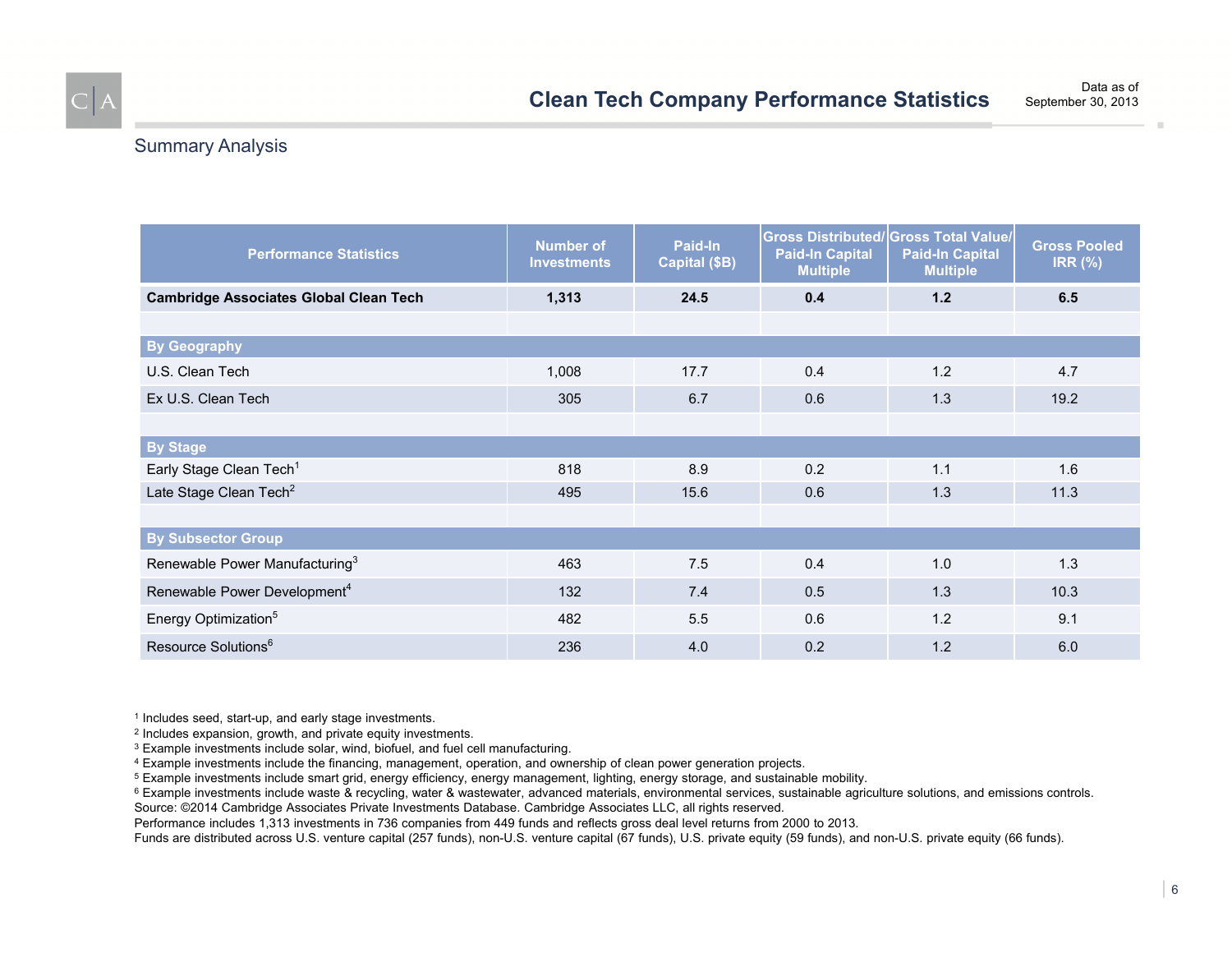Data as ofSeptember 30, 2013

## Company Analysis by Years of Initial Investment By Geography

| Total Paid-In Capital (\$B) of Companies Receiving Initial Investment In:                  |               |             |             |                 |  |
|--------------------------------------------------------------------------------------------|---------------|-------------|-------------|-----------------|--|
|                                                                                            | $2000 - 2003$ | 2004 - 2007 | 2008 - 2012 | Total (2000-12) |  |
| U.S. Clean Tech                                                                            | 0.8           | 7.7         | 9.2         | 17.7            |  |
| Ex U.S. Clean Tech                                                                         | 0.2           | 1.4         | 5.2         | 6.7             |  |
| <b>Cambridge Associates Global Clean Tech</b>                                              | 0.9           | 9.1         | 14.4        | 24.5            |  |
|                                                                                            |               |             |             |                 |  |
| Gross Distributed / Paid-In Capital Multiple of Companies Receiving Initial Investment In: |               |             |             |                 |  |
|                                                                                            | 2000 - 2003   | 2004 - 2007 | 2008 - 2012 | Total (2000-12) |  |
| U.S. Clean Tech                                                                            | 0.7           | 0.5         | 0.2         | 0.4             |  |
| Ex U.S. Clean Tech                                                                         | 0.6           | 1.8         | 0.2         | 0.6             |  |
| <b>Cambridge Associates Global Clean Tech</b>                                              | 0.7           | 0.7         | 0.2         | 0.4             |  |
|                                                                                            |               |             |             |                 |  |
| Gross Total Value / Paid-In Capital Multiple of Companies Receiving Initial Investment In: |               |             |             |                 |  |
|                                                                                            | 2000 - 2003   | 2004 - 2007 | 2008 - 2012 | Total (2000-12) |  |
| U.S. Clean Tech                                                                            | 1.5           | 1.2         | 1.1         | 1.2             |  |
| Ex U.S. Clean Tech                                                                         | 0.8           | 2.1         | 1.1         | 1.3             |  |
| <b>Cambridge Associates Global Clean Tech</b>                                              | 1.4           | 1.3         | 1.1         | 1.2             |  |
|                                                                                            |               |             |             |                 |  |
| Gross Pooled IRR (%) of Companies Receiving Initial Investment In:                         |               |             |             |                 |  |
|                                                                                            | 2000 - 2003   | 2004 - 2007 | 2008 - 2012 | Total (2000-12) |  |
| U.S. Clean Tech                                                                            | 6.4           | 5.6         | 3.2         | 4.7             |  |
| Ex U.S. Clean Tech                                                                         | (6.0)         | 167.4       | 2.1         | 19.2            |  |
| <b>Cambridge Associates Global Clean Tech</b>                                              | 5.1           | 12.2        | 2.8         | 6.5             |  |

Source: ©2014 Cambridge Associates Private Investments Database. Cambridge Associates LLC, all rights reserved.

Performance includes 1,313 investments in 736 companies from 449 funds and reflects gross deal level returns from 2000 to 2013.

Funds are distributed across U.S. venture capital (257 funds), non-U.S. venture capital (67 funds), U.S. private equity (59 funds), and non-U.S. private equity (66 funds).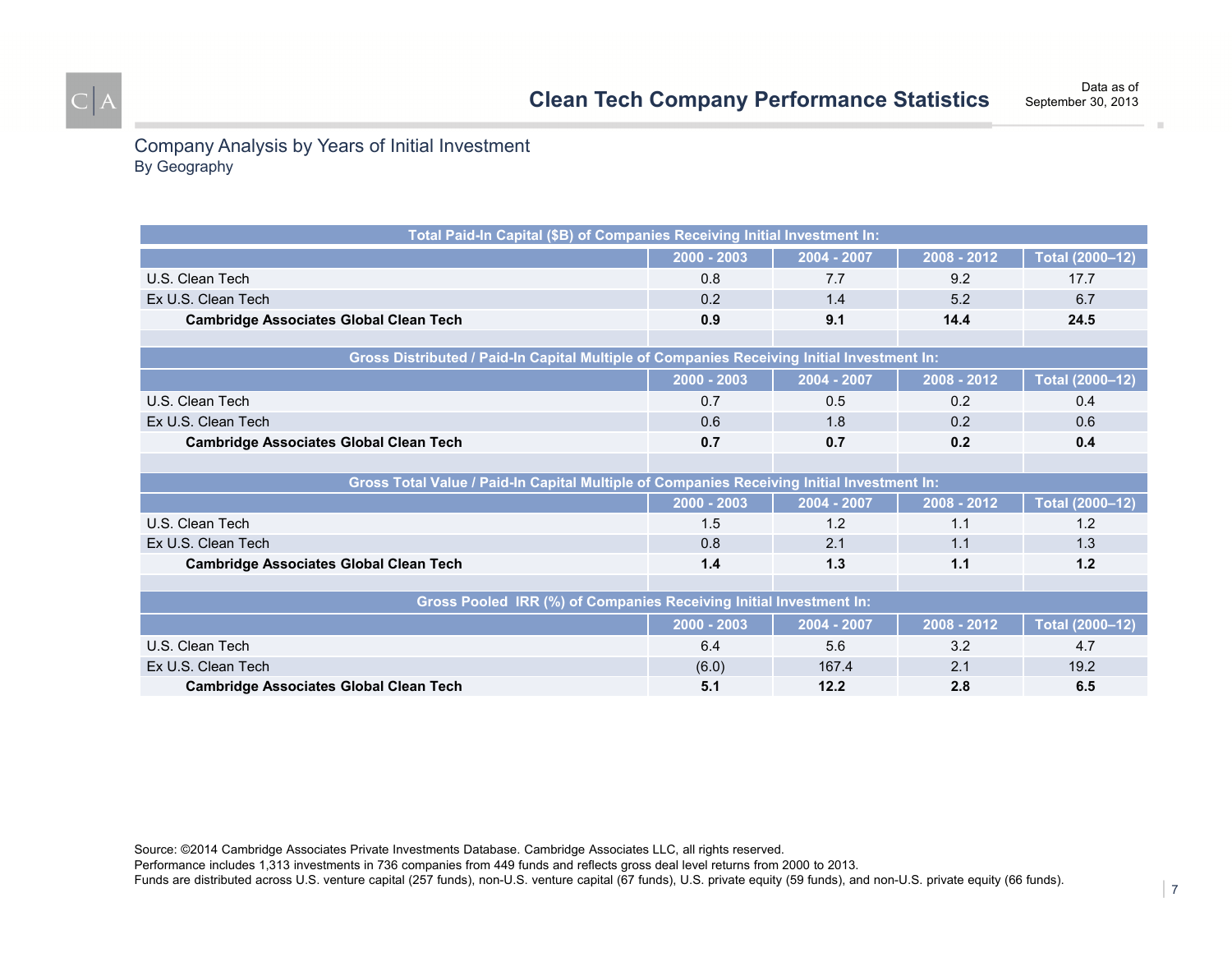Company Analysis by Years of Initial Investment By Stage

| Total Paid-In Capital (\$B) of Companies Receiving Initial Investment In:                  |               |             |               |                 |  |
|--------------------------------------------------------------------------------------------|---------------|-------------|---------------|-----------------|--|
|                                                                                            | $2000 - 2003$ | 2004 - 2007 | 2008 - 2012   | Total (2000-12) |  |
| Early Stage Clean Tech <sup>1</sup>                                                        | 0.7           | 3.6         | 4.6           | 8.9             |  |
| Late Stage Clean Tech <sup>2</sup>                                                         | 0.2           | 5.5         | 9.8           | 15.6            |  |
| <b>Cambridge Associates Global Clean Tech</b>                                              | 0.9           | 9.1         | 14.4          | 24.5            |  |
|                                                                                            |               |             |               |                 |  |
| Gross Distributed / Paid-In Capital Multiple of Companies Receiving Initial Investment In: |               |             |               |                 |  |
|                                                                                            | 2000 - 2003   | 2004 - 2007 | 2008 - 2012   | Total (2000-12) |  |
| Early Stage Clean Tech <sup>1</sup>                                                        | 0.5           | 0.2         | 0.1           | 0.2             |  |
| Late Stage Clean Tech <sup>2</sup>                                                         | 1.1           | 1.0         | 0.3           | 0.6             |  |
| <b>Cambridge Associates Global Clean Tech</b>                                              | 0.7           | 0.7         | 0.2           | 0.4             |  |
|                                                                                            |               |             |               |                 |  |
| Gross Total Value / Paid-In Capital Multiple of Companies Receiving Initial Investment In: |               |             |               |                 |  |
|                                                                                            | 2000 - 2003   | 2004 - 2007 | 2008 - 2012   | Total (2000-12) |  |
| Early Stage Clean Tech <sup>1</sup>                                                        | 1.4           | 1.0         | 1.0           | 1.1             |  |
| Late Stage Clean Tech <sup>2</sup>                                                         | 1.1           | 1.5         | 1.1           | 1.3             |  |
| <b>Cambridge Associates Global Clean Tech</b>                                              | 1.4           | 1.3         | 1.1           | 1.2             |  |
|                                                                                            |               |             |               |                 |  |
| Gross Pooled IRR (%) of Companies Receiving Initial Investment In:                         |               |             |               |                 |  |
|                                                                                            | $2000 - 2003$ | 2004 - 2007 | $2008 - 2012$ | Total (2000-12) |  |
| Early Stage Clean Tech <sup>1</sup>                                                        | 5.3           | 1.0         | 0.6           | 1.6             |  |
| Late Stage Clean Tech <sup>2</sup>                                                         | 3.8           | 30.6        | 3.9           | 11.3            |  |
| <b>Cambridge Associates Global Clean Tech</b>                                              | 5.1           | 12.2        | 2.8           | 6.5             |  |

1 Includes seed, start-up, and early stage investments.

2 Includes expansion, growth, and private equity investments.

Source: ©2014 Cambridge Associates Private Investments Database. Cambridge Associates LLC, all rights reserved.

Performance includes 1,313 investments in 736 companies from 449 funds and reflects gross deal level returns from 2000 to 2013.

Funds are distributed across U.S. venture capital (257 funds), non-U.S. venture capital (67 funds), U.S. private equity (59 funds), and non-U.S. private equity (66 funds).

Data as of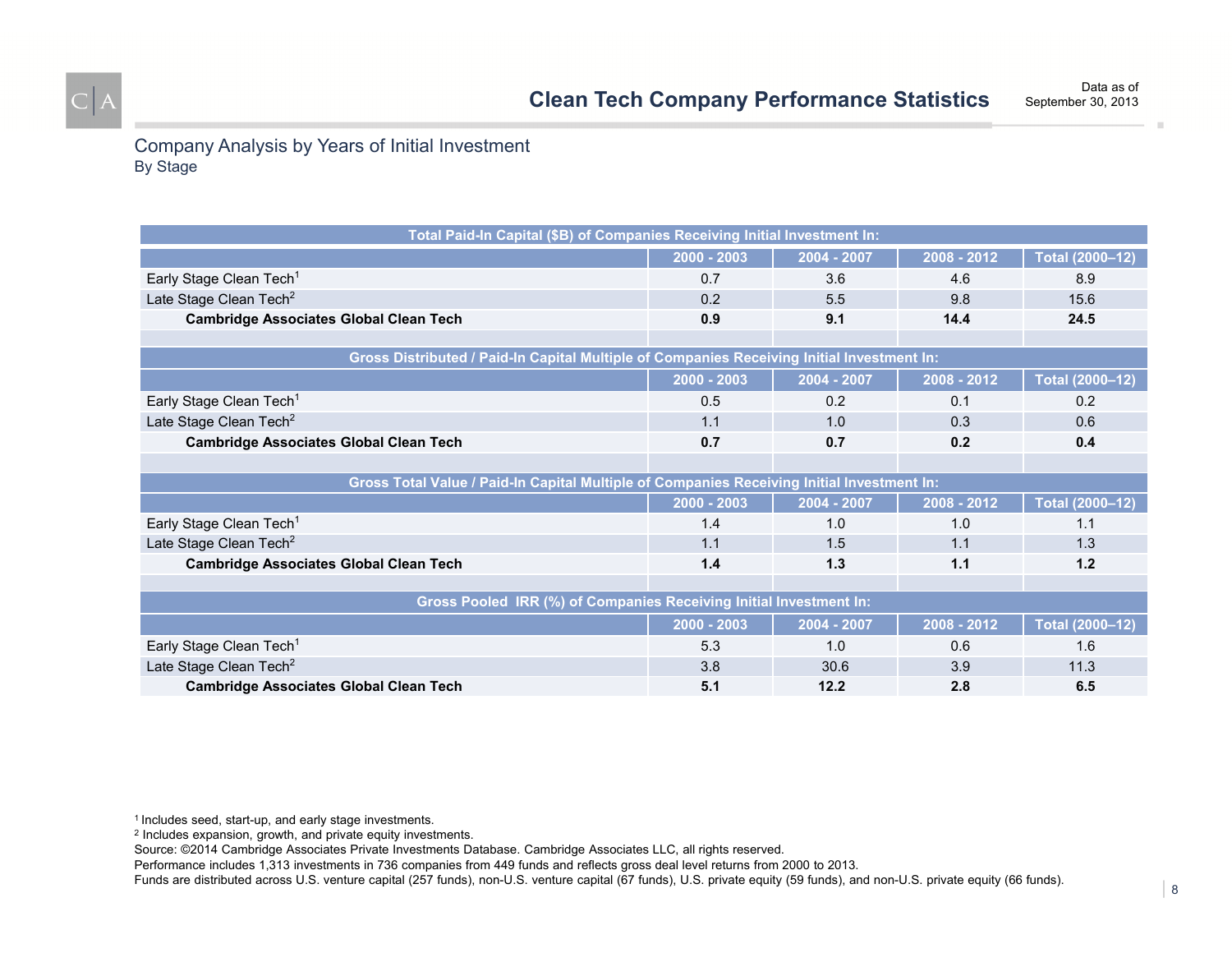#### Company Analysis by Years of Initial Investment By Subsector Group

| Total Paid-In Capital (\$B) of Companies Receiving Initial Investment In:                  |               |             |             |                 |  |
|--------------------------------------------------------------------------------------------|---------------|-------------|-------------|-----------------|--|
|                                                                                            | $2000 - 2003$ | 2004 - 2007 | 2008 - 2012 | Total (2000-12) |  |
| Renewable Power Manufacturing <sup>1</sup>                                                 | 0.3           | 2.9         | 4.3         | 7.5             |  |
| Renewable Power Development <sup>2</sup>                                                   | <b>NA</b>     | 2.6         | 4.8         | 7.4             |  |
| Energy Optimization <sup>3</sup>                                                           | 0.5           | 2.2         | 2.8         | 5.5             |  |
| Resource Solutions <sup>4</sup>                                                            | <b>NA</b>     | 1.4         | 2.5         | 4.0             |  |
| <b>Cambridge Associates Global Clean Tech</b>                                              | 0.9           | 9.1         | 14.4        | 24.5            |  |
|                                                                                            |               |             |             |                 |  |
| Gross Distributed / Paid-In Capital Multiple of Companies Receiving Initial Investment In: |               |             |             |                 |  |
|                                                                                            | 2000 - 2003   | 2004 - 2007 | 2008 - 2012 | Total (2000-12) |  |
| Renewable Power Manufacturing <sup>1</sup>                                                 | 0.4           | 0.6         | 0.2         | 0.4             |  |
| Renewable Power Development <sup>2</sup>                                                   | <b>NA</b>     | 0.8         | 0.3         | 0.5             |  |
| Energy Optimization <sup>3</sup>                                                           | 0.7           | 1.1         | 0.2         | 0.6             |  |
| Resource Solutions <sup>4</sup>                                                            | <b>NA</b>     | 0.2         | 0.2         | 0.2             |  |
| <b>Cambridge Associates Global Clean Tech</b>                                              | 0.7           | 0.7         | 0.2         | 0.4             |  |
|                                                                                            |               |             |             |                 |  |
| Gross Total Value / Paid-In Capital Multiple of Companies Receiving Initial Investment In: |               |             |             |                 |  |
|                                                                                            | $2000 - 2003$ | 2004 - 2007 | 2008 - 2012 | Total (2000-12) |  |
| Renewable Power Manufacturing <sup>1</sup>                                                 | 1.7           | 1.2         | 0.9         | 1.0             |  |
| Renewable Power Development <sup>2</sup>                                                   | <b>NA</b>     | 1.4         | 1.2         | 1.3             |  |
| Energy Optimization <sup>3</sup>                                                           | 1.2           | 1.6         | 1.0         | 1.2             |  |
| Resource Solutions <sup>4</sup>                                                            | <b>NA</b>     | 1.1         | 1.3         | 1.2             |  |
| <b>Cambridge Associates Global Clean Tech</b>                                              | 1.4           | 1.3         | $1.1$       | 1.2             |  |
|                                                                                            |               |             |             |                 |  |
| Gross Pooled IRR (%) of Companies Receiving Initial Investment In:                         |               |             |             |                 |  |
|                                                                                            | 2000 - 2003   | 2004 - 2007 | 2008 - 2012 | Total (2000-12) |  |
| Renewable Power Manufacturing <sup>1</sup>                                                 | 8.9           | 9.8         | (5.0)       | 1.3             |  |
| Renewable Power Development <sup>2</sup>                                                   | <b>NA</b>     | 11.5        | 9.3         | 10.3            |  |
| Energy Optimization <sup>3</sup>                                                           | 2.7           | 31.2        | (0.3)       | 9.1             |  |
| Resource Solutions <sup>4</sup>                                                            | <b>NA</b>     | 3.1         | 8.8         | 6.0             |  |
| <b>Cambridge Associates Global Clean Tech</b>                                              | 5.1           | 12.2        | 2.8         | 6.5             |  |

NA Indicates Inadequate number of companies in sample. Companies in NA columns will contribute to Total (2000 - 2012).

1 Example investments include solar, wind, biofuel, and fuel cell manufacturing.

2 Example investments include the financing, management, operation, and ownership of clean power generation projects.

<sup>3</sup> Example investments include smart grid, energy efficiency, energy management, lighting, energy storage, and sustainable mobility.

4 Example investments include waste & recycling, water & wastewater, advanced materials, environmental services, sustainable agriculture solutions, and emissions controls. Source: ©2014 Cambridge Associates Private Investments Database. Cambridge Associates LLC, all rights reserved.

Performance includes 1,313 investments in 736 companies from 449 funds and reflects gross deal level returns from 2000 to 2013.

Funds are distributed across U.S. venture capital (257 funds), non-U.S. venture capital (67 funds), U.S. private equity (59 funds), and non-U.S. private equity (66 funds).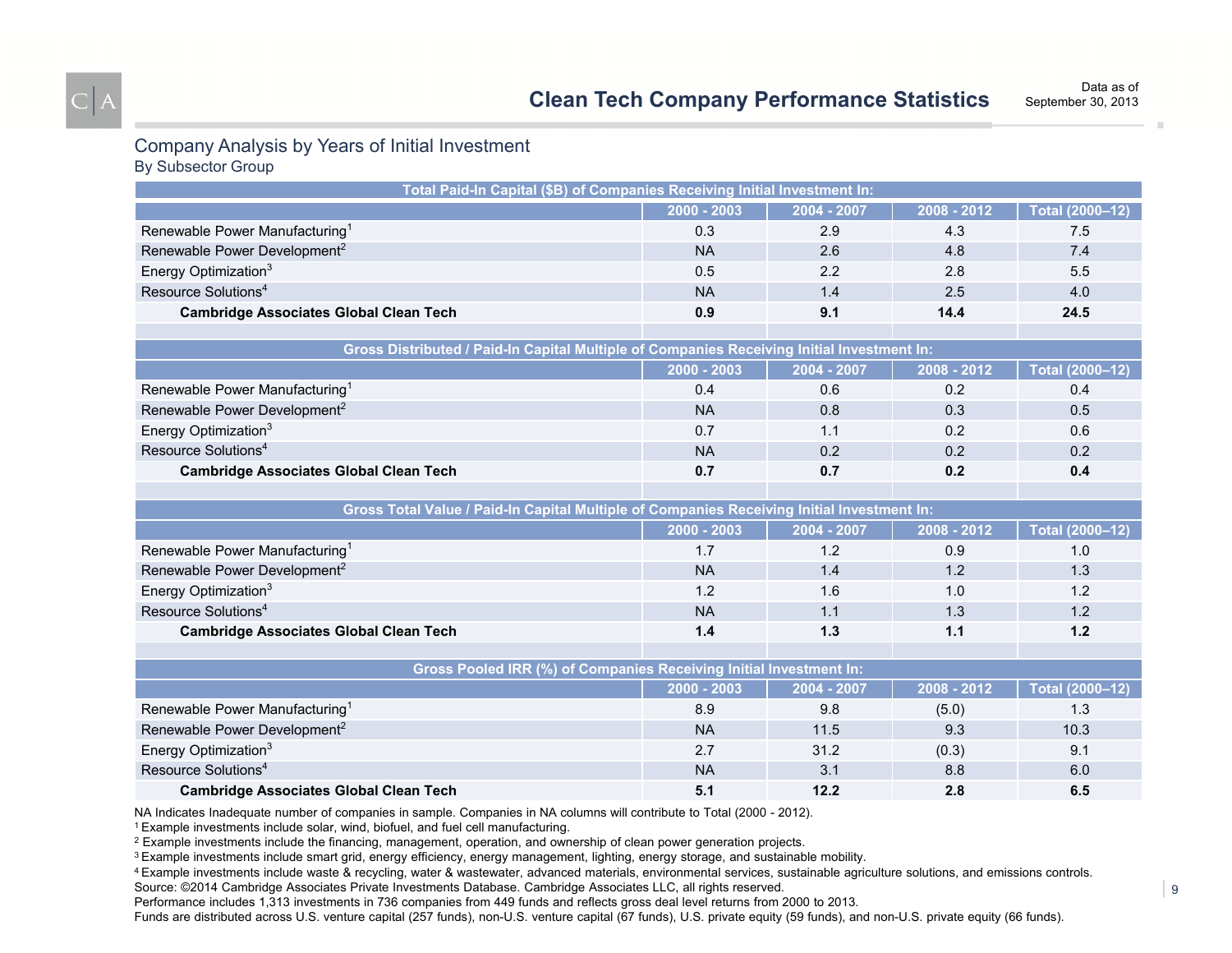Exhibits

 $C|A$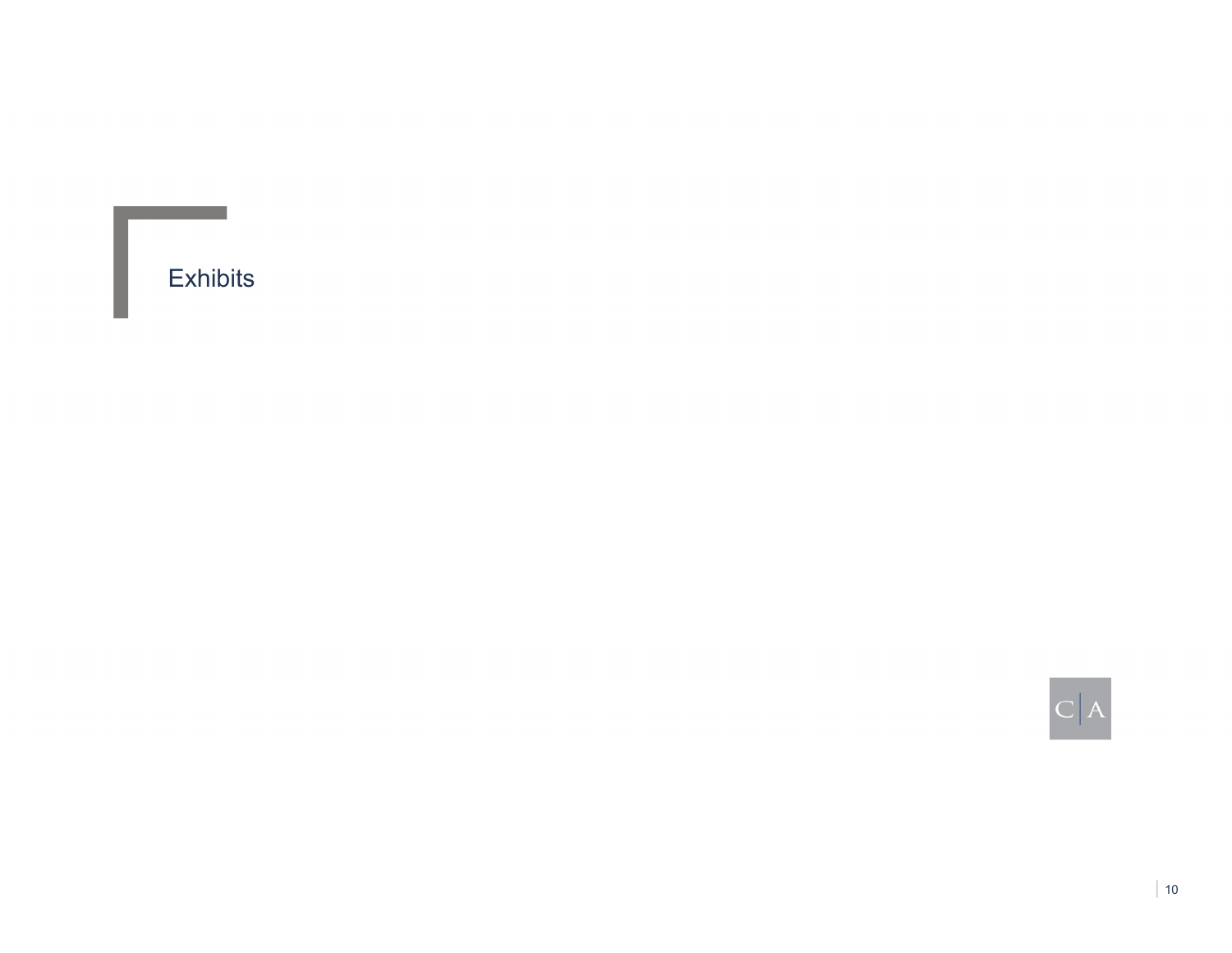

## Company Analysis: Performance by Years of Initial Investment



Source: ©2014 Cambridge Associates Private Investments Database. Cambridge Associates LLC, all rights reserved.

Notes: Performance includes 1,313 investments in 736 companies from 449 funds and reflects gross deal level returns from 2000 to 2013. Funds are distributed across U.S. venture capital (257 funds), ex U.S. venture capital (67 funds), U.S. private equity (59 funds), and ex U.S. private equity (66 funds). All returns included in the clean tech statistics report are gross company-level returns and are not net of any fund management or incentive fees that may be incurred by limited partners. See the Description of Performance Measurement Methodology on page 3 for more information.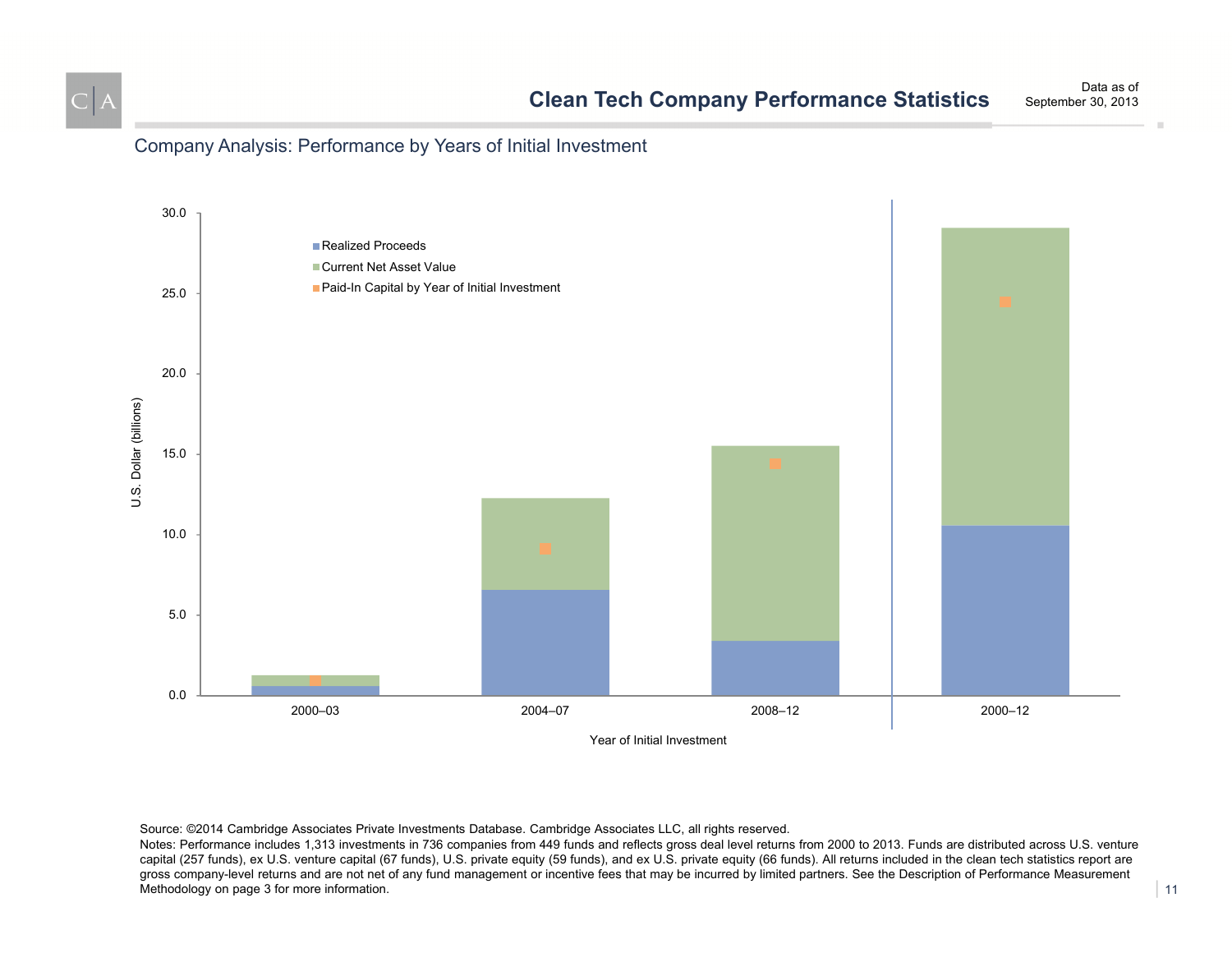

### Company Analysis: Allocations by Paid-In Capital



#### Source: ©2014 Cambridge Associates Private Investments Database. Cambridge Associates LLC, all rights reserved.

Notes: Global developed ex U.S. includes Western Europe, Canada, Israel, Australia, New Zealand, and Japan. Emerging markets includes China, India, Taiwan, and other emerging markets countries. Totals may not add exactly to 100% due to rounding. Performance includes 1,313 investments in 736 companies from 449 funds and reflects gross deal level returns from 2000 to 2013. Funds are distributed across U.S. venture capital (257 funds), ex U.S. venture capital (67funds), U.S. private equity (59 funds), and ex U.S. private equity (66 funds). Ex U.S. investments include 180 investments in developed markets (\$4.5 billion paid-in capital) and 125 investments in emerging markets (\$2.2 billion paid-in capital). All returns included in the clean tech statistics report are gross company-level returns and are not net of any fund management or incentive fees that may be incurred by limited partners. See the Description of Performance Measurement Methodology on page 3 for more information.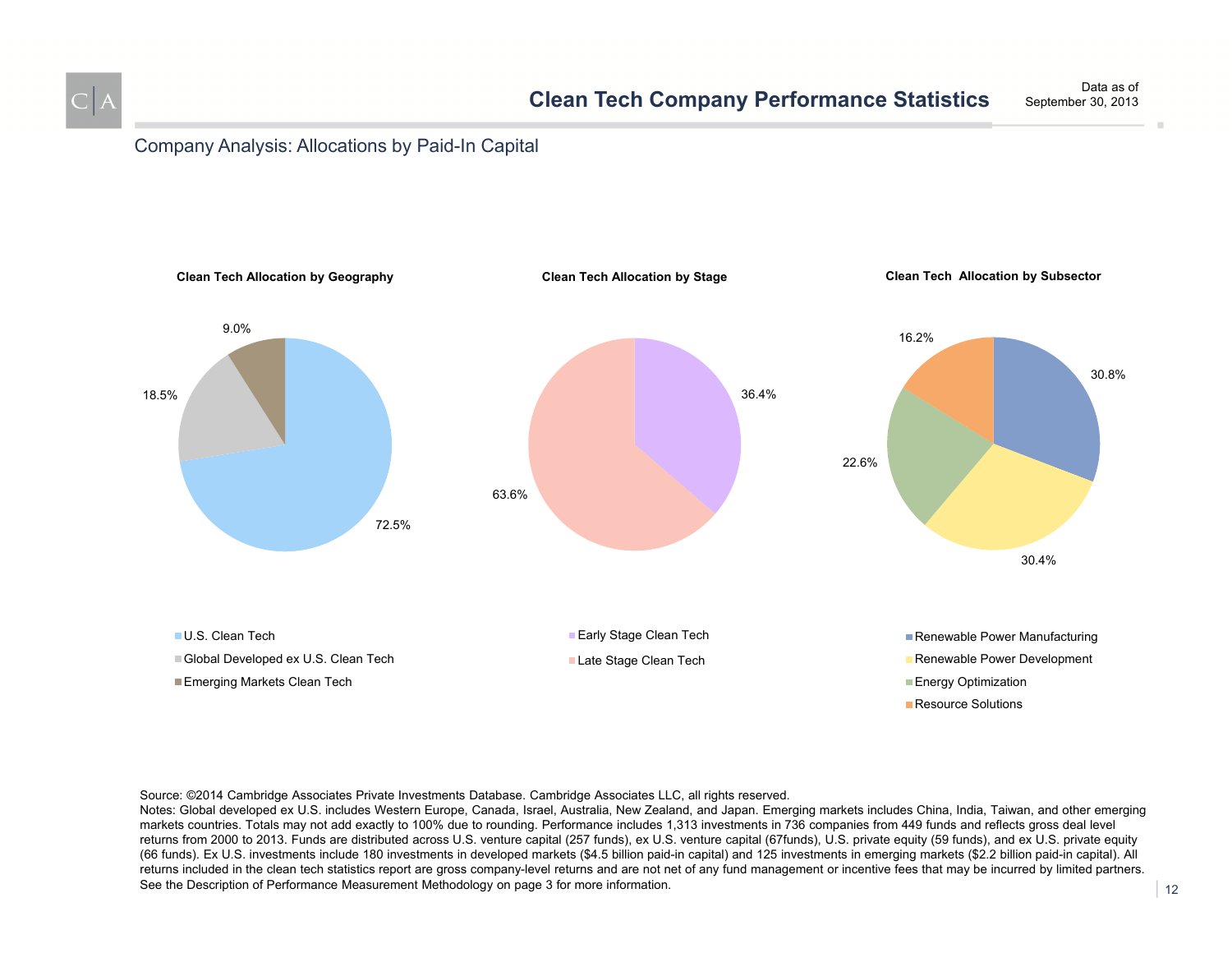

Data as ofSeptember 30, 2013

Company Analysis: Performance by Gross Total Value/Paid-In Capital Multiple and Gross IRR (%)



Source: ©2014 Cambridge Associates Private Investments Database. Cambridge Associates LLC, all rights reserved.

Performance includes 1,313 investments in 736 companies from 449 funds and reflects gross deal level returns from 2000 to 2013.

Funds are distributed across U.S. venture capital (257 funds), ex U.S. venture capital (67 funds), U.S. private equity (59 funds), and ex U.S. private equity (66 funds). Ex U.S. investments include 180 investments in developed markets (\$4.5 billion paid-in capital) and 125 investments in emerging markets (\$2.2 billion paid-in capital). All returns included in the clean tech statistics report are gross company-level returns and are not net of any fund management or incentive fees that may be incurred by limited partners. CA approximates the difference between net-to-limited partner fund-level IRRs and gross company-level IRRs for funds with performance characteristics similar to clean tech to be approximately 4.4% (440 basis points). See the Description of Performance Measurement Methodology on page 3 for more information.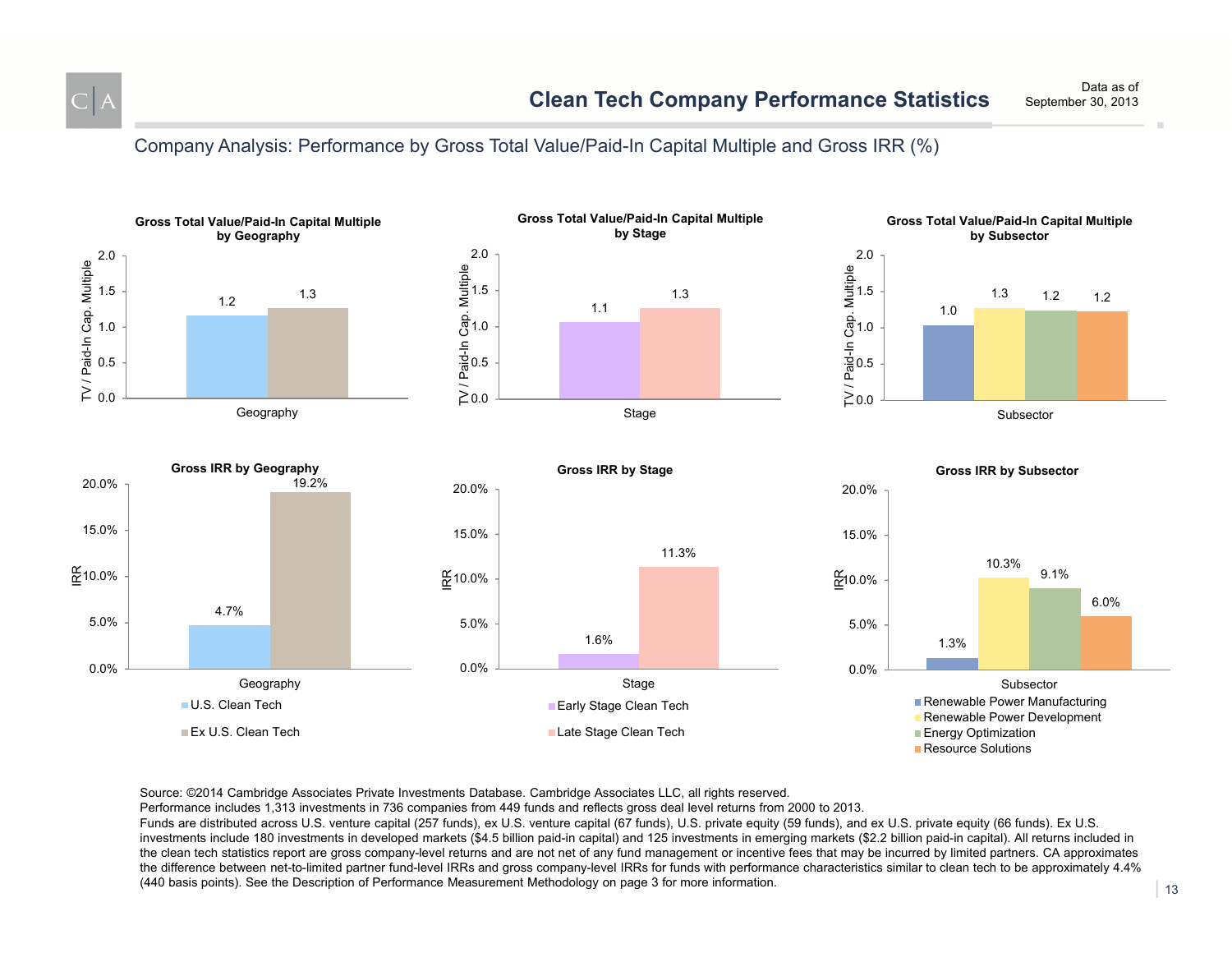

## Note on Performance Database Changes

Our goal is to provide you with the most accurate and relevant performance information possible; as a result, Cambridge Associates' private investments performance database will continually reflect changes to the underlying pool of contributing funds and clean technology company investments.

As these changes occur, you may notice quarter to quarter changes in the results of some historical benchmark return analyses.